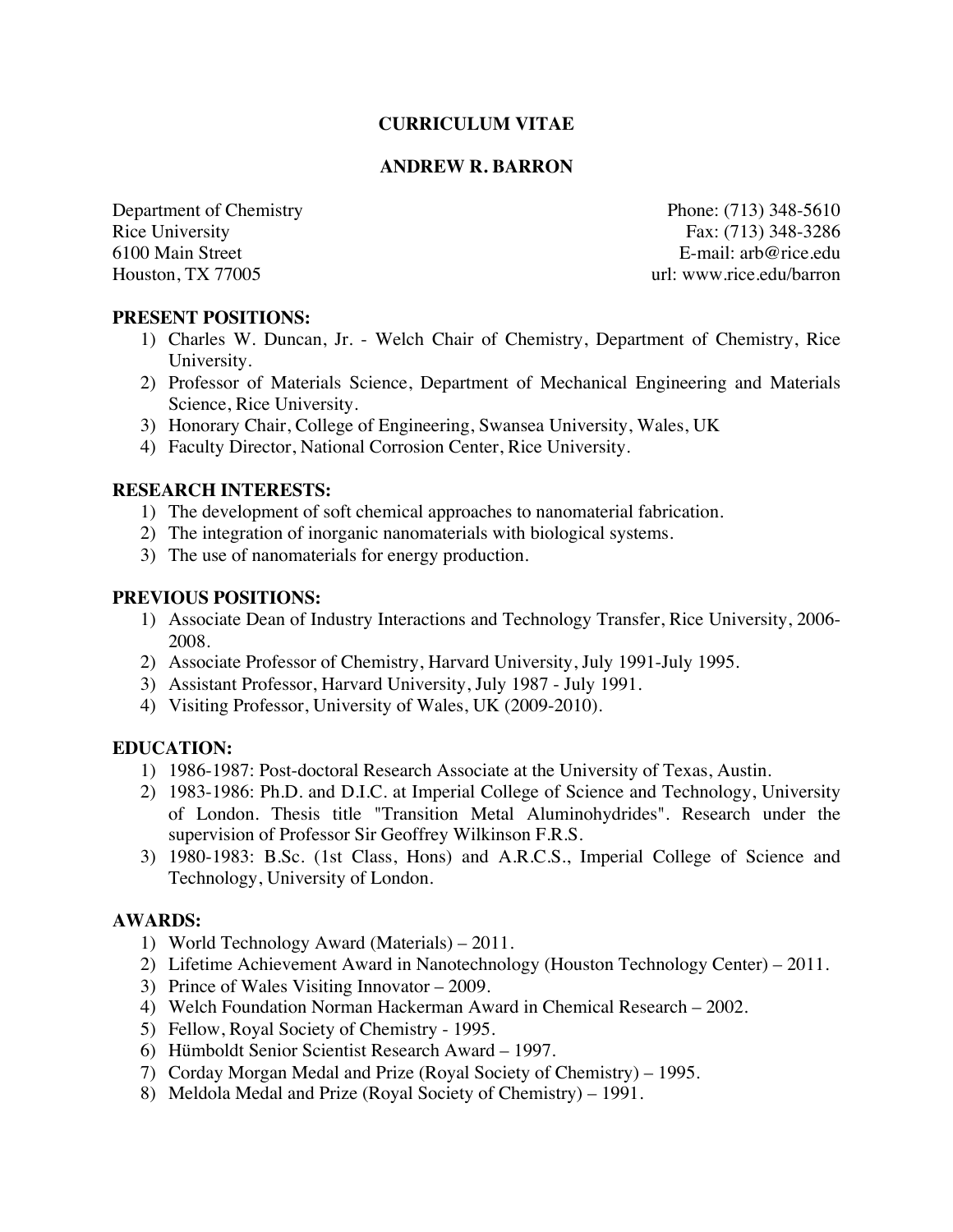- 9) Alcoa Directors Fellowship 1992 1994.
- 10) Du Pont Young Faculty Fellow, 1987.
- 11) HVA Briscoe Prize 1983.

### **RICE ORGANIZATIONS:**

- 1) Richard E. Smalley Institute for Nano-Science and Technology
- 2) Rice Alliance for Technology and Entrepreneurship
- 3) National Corrosion Center

### **ORGANIZATIONS:**

- 1) Royal Society of Chemistry
- 2) American Chemical Society
- 3) Material Research Society
- 4) American Ceramics Society

# **JOURNALS:**

- 1) North American Regional Editor: Advanced Materials for Optics and Electronics, Wiley (1992- 2000)
- 2) Editorial Board: Advanced Materials, VCH. (1998-2005)
- 3) Editorial Board: Chemistry of Materials, ACS. (1998-2002)
- 4) Editorial Board: Polyhedron, Pergamon (1998 2002).
- 5) Editor/Symposium Organizer: Covalent Ceramics II, Materials Research Society Symposium Proceedings, Boston Meeting 1993.
- 6) Editor: Polyhedron Symposium-in-print number 10, Aluminium, Gallium and Indium, 1990, 9, (2,3), 149-453.
- 7) Editorial Board: Main Group Metal Chemistry (1995-1999).
- 8) Editorial Board, Dalton (2000-2008).
- 9) Editorial Board, Recent Patents in Nanotechnology (2006-2009).
- 10) Editorial Board: Main Group Chemistry (2006-present).
- 11) Editorial Board: Materials Science in Semiconductor Processing (2011-present).

# **INTERNAL COLLABORATIONS (past and present):**

- 1) Prof. Quilin Li, Department of Chemical Engineering.
- 2) Prof. Richard Smalley, Department of Chemistry.
- 3) Prof. W. Ed Billups, Department of Chemistry.
- 4) Prof. Matteo Pasquali, Department of Chemical Engineering.
- 5) Prof. James M. Tour, Department of Chemistry.
- 6) Prof. Antonios G. Mikos, Department of Bioengineering.
- 7) Prof. Mark Wiesner, Department of Civil and Environmental Engineering.
- 8) Dr. Lawrence B. Alemany, Department of Chemistry.
- 9) Prof. Norman Hackerman, Department of Chemistry.
- 10) Prof. Andreas Luttge, Department of Earth Sciences.

# **EXTERNAL COLLABORATIONS (past and present):**

- 1) Dr. S H. Noak, Swansea University, Wales, UK.
- 2) Prof. David Potter, University of Calgary, Canada.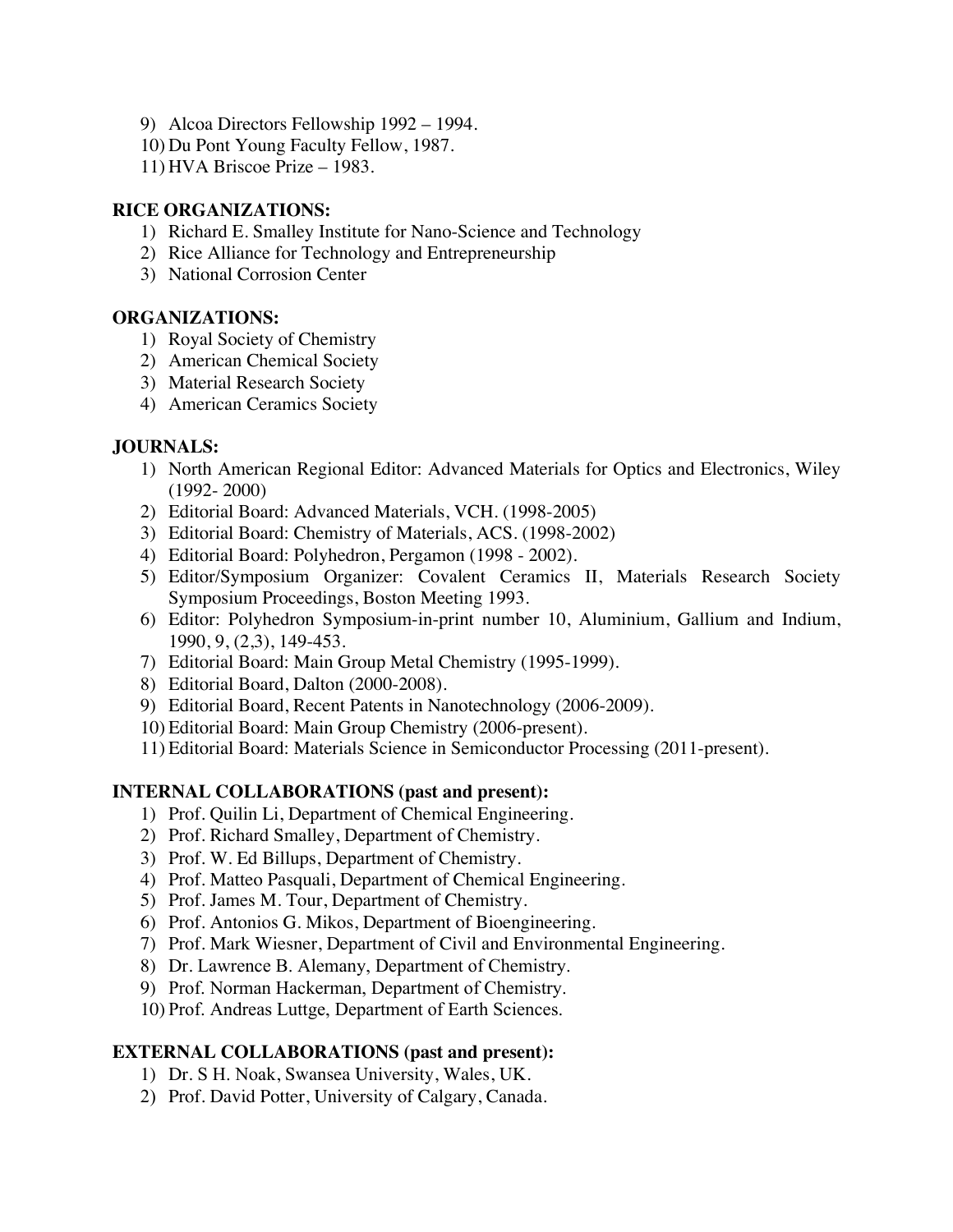- 3) Prof. Serdar Durdagi, University of Calgary*,* Canada.
- 4) Prof. Manthos G. Papadopoulos, The National Hellenic Research Foundation, Greece.
- 5) Prof. Claudiu T. Supurm, University of Florence, Italy.
- 6) Dr. M. Bowes Hamill, Baylor College of Medicine, Houston, TX.
- 7) Dr. Manoop Bhutani, University of Texas MD Anderson Cancer Center, Houston, TX.
- 8) Dr. Nancy Monteiro-Riviere, North Carolina State University, NC.
- 9) Dr. Lewis Norman, Halliburton Energy Services, Duncan, OK.
- 10) Dr. Benji Maruyama, Wright Patterson Air Force Base, OH.
- 11) Prof. Simon Bott, University of Houston, TX.
- 12) Prof. Herbert W. Roesky, University of Gottingen, Germany.
- 13) Prof. David R. Rankin, University of Edinburgh, Scotland, UK.
- 14) Prof. Janusz Lewinski, Warsaw University of Technology, Poland.
- 15) Dr. Al Hepp, NASA Glenn, Cleveland, OH.
- 16) Prof. Michael Stuke, Max Planck Institute, Germany.
- 17) Dr. Joseph Ziller, University of California, Irvine, CA.
- 18) Prof. J. M. Tsangaris, University of Ioannina, Greece.

# **FINANCIAL SUPPORT: 1987 - Present**

- 1) Advanced Energy Consortium
- 2) Advanced Research Projects Agency (ARPA)
- 3) Air Force Research Lab
- 4) American Chemical Society
- 5) Coleman Foundation
- 6) Department of Defense (DOD)
- 7) Department of Energy (DOE)
- 8) Dreyfus Foundation
- 9) Elsa U. Pardee Foundation
- 10) Environmental Protection Agency (EPA)
- 11) Ford Foundation
- 12) National Academies Keck Futures Initiatives
- 13) National Science Foundation (NSF)
- 14) National Aeronautics and Space Administration (NASA)
- 15) Office of Naval Research (ONR)
- 16) Petroleum Research Fund (PRF)
- 17) Simmons Family Foundation
- 18) Texas Medical Center Fleming and Davenport Awards
- 19) Robert A. Welch Foundation

# **CORPORATE SUPPORT: 1987 - Present**

- 1) Akzo Nobel
- 2) British Petroleum
- 3) Colgate-Palmolive Company
- 4) Gentex Optics Inc.
- 5) Halliburton Energy Services
- 6) ICI
- 7) Idemitsu Chemicals Corp.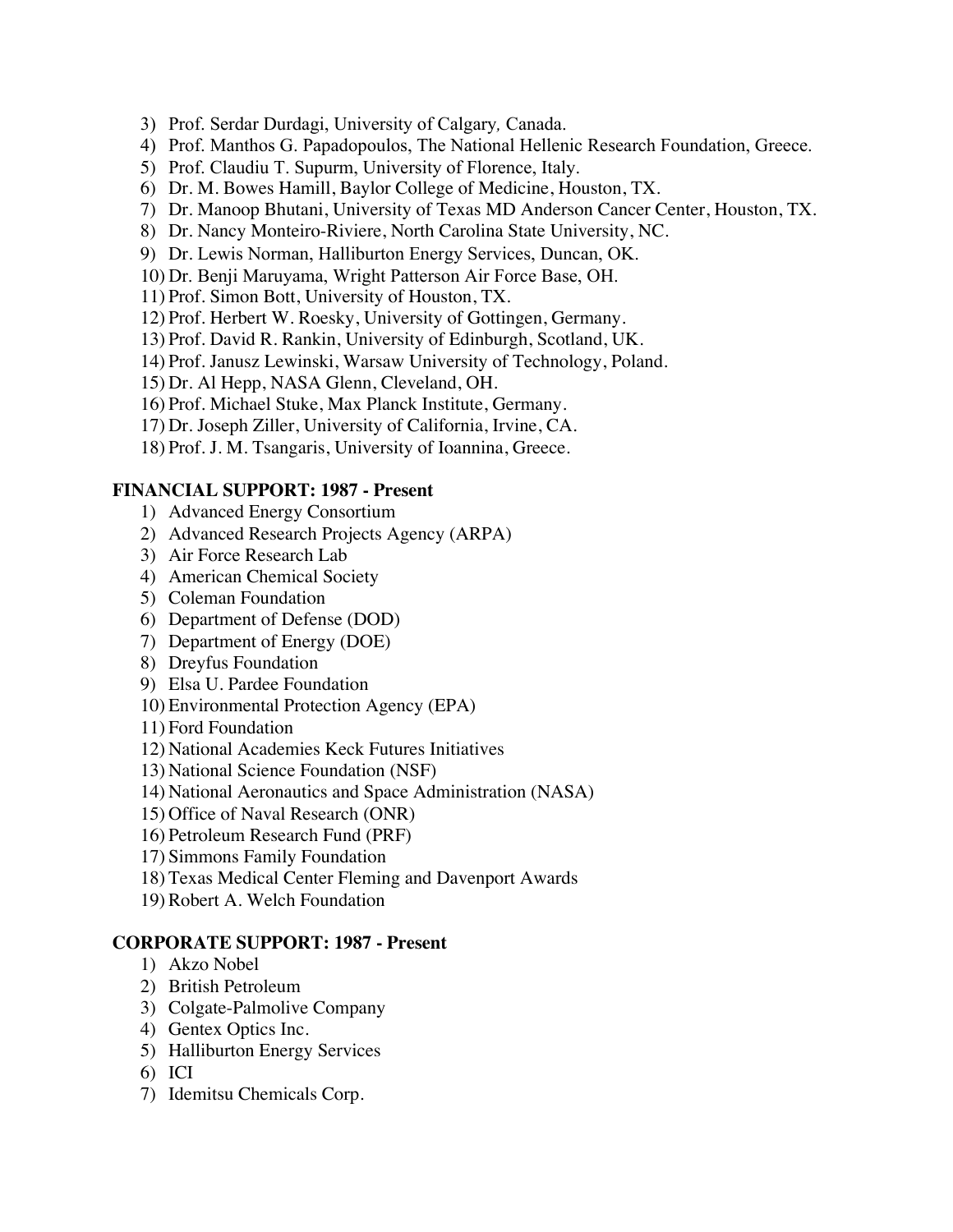- 8) TDA Research Inc.
- 9) Natcore Solar, Inc.
- 10) FracEnsure

### **TEACHING AND EDUCATION DEVELOPMENT:**

### **Rice University**

- 1) Transition Metal Chemistry, CHEM 495 (1996-present).
- 2) Chemistry of Electronic Materials, CHEM 496 (1995, 1997).
- 3) Honors Lab, CHEM 106 (1998).
- 4) Inorganic Chemistry, CHEM 360 (1997, 2001, 2003, 2004).
- 5) Special Topics in Inorganic Chemistry, CHEM 595 (1996).
- 6) Physical Methods in Inorganic Chemistry, CHEM 575 (1996-Present).
- 7) Physical Methods in Inorganic and Nano Chemistry, CHEM 575 (2009, 2010).
- 8) Effective Presentations in Chemistry, CHEM 606 (1997-2003).
- 9) Chemistry of Electronic Materials, CHEM 596 (1997, 1999).
- 10) Inorganic Seminar. CHEM 600 (1996, 1997, 1998, 1999, 2003)
- 11) Technology Management for Scientist and Engineers. CHEM/MSCI/MGMT 603 (1998, 1999).
- 12) Entrepreneurial Management for Science and Engineering, CHEM/MSCI/MGMT 750  $(2000 - 2009)$ .
- 13) New Venture Creation for Science and Engineering, CHEM/MSCI/MGMT 751 (2001- 2009).
- 14) Managerial Chemistry, Jones School of Business (1998, 1999).
- 15) Advanced Module in Catalysis, CHEM 391 (2000, 2001).
- 16) Advanced Module in Experimental Chemistry, CHEM 351 (2000).
- 17) Management for Science and Engineering, NSCI/ENGI 610 (2006-present).
- 18) Automotive Engineering: Materials and Dynamics, MSCI 615-616, 2005-present).

# **Harvard University**

- 1) Organometallic Chemistry, CHEM 105 (1987 1995).
- 2) Inorganic Chemistry, CHEM 40 (1993 1994).
- 3) General Chemistry, CHEM 5 (1988 1994).
- 4) Chemical Safety Seminar Series for the Faculty of Arts and Science, "Handling Hazardous Chemicals" (1988 -1995).

### **Houston**

- 1) Scientific lecturer to the Houston Fire Department (1995-present).
- 2) Scientific lecturer to the Houston Police Department Bomb Squad (2006-present).
- 3) Scientific programs for Channel 11 (CBS) News (1997 present).
- 4) Scientific programs for Channel 26 (Fox) News (1998 present).
- 5) Scientific programs for Channel 2 (NBC) News (1998 present).
- 6) "Explosions in Chemistry" demonstration to high school students (1997 and 1998).
- 7) Development program for Middle School Teachers (2004-present).

# **Cambridge**

1) Scientific advisor appointed to the Cambridge School Committee (1990 – Present).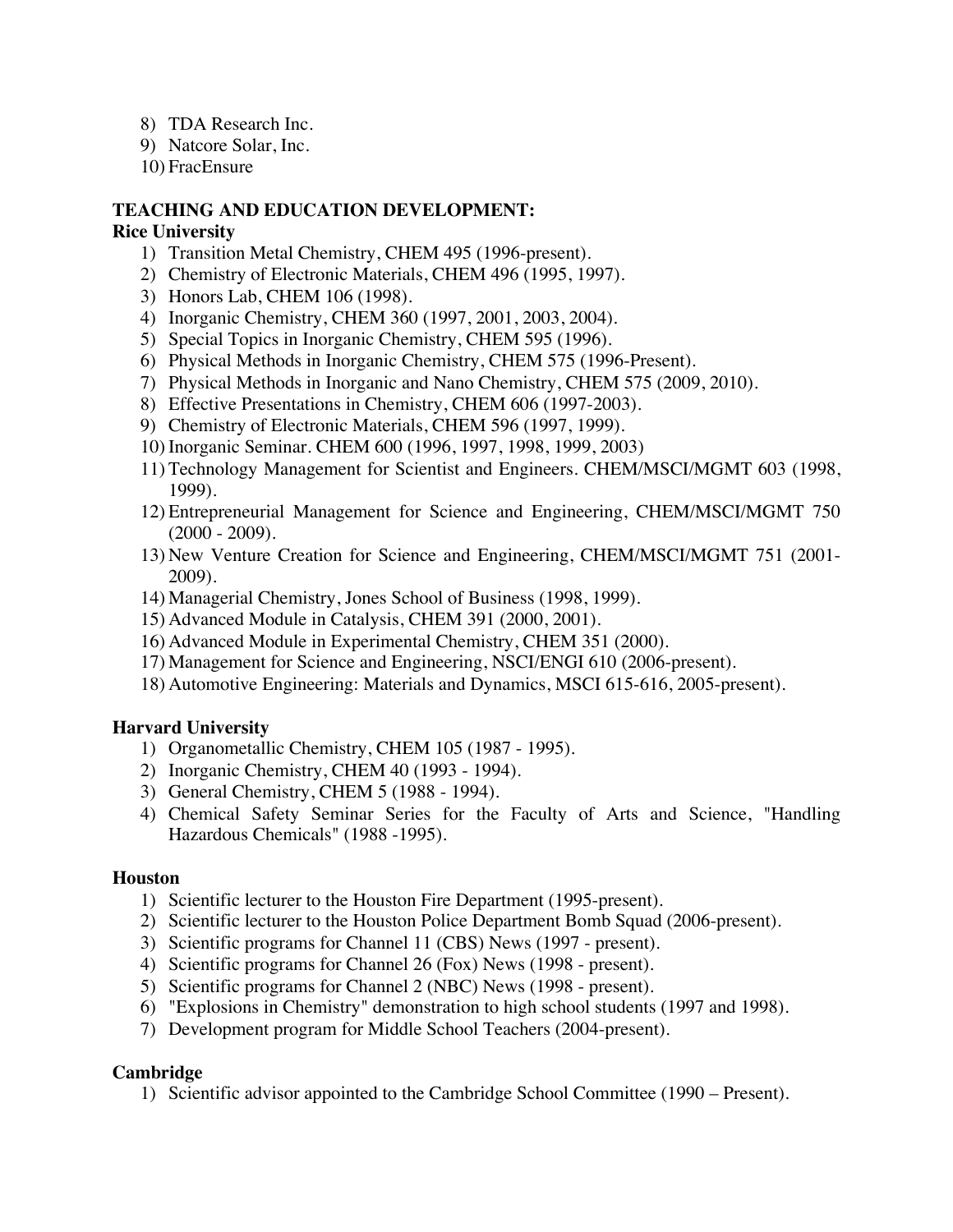2) Scientific advisor and lecturer to the Cambridge Fire Department, "Hazardous Metals", "Acids and Corrosives" and "Pyrophorics", (1990 - 1995).

### **National**

- 1) Scientific Advisor to The National Science Resource Center (jointly operated by the Smithsonian Institution and the National Academy of Science) aimed at the development of a national hands-on school science curriculum for K through 8th grade. Review and advisory role of all new chemically based programs.
- 2) Science Advisor to the Library of Congress. Review and advisory role for mass deacidification program.

### **International**

- 1) Scientific Advisory Board Member for Scientific Fellowship Program, Republic of Ireland (2008-2009).
- 2) Advisory Board, King Abdullah University of Science and Technology (KAUST), Saudi Arabia (2009-present).
- 3) Advisor Yellow River Delta Efficient Eco-economic Development, Binzhou, China (2010-present).
- 4) Board of Directors, Zhu Zhou International Research Institute China (ZIRIC) (2011 present).
- 5) Member, Innovation and Leadership Committee of Greater Houston Energy Collaborative, Greater Houston Partnership (2006).

# **DEPARTMENT AND UNIVERSITY SERVICE:**

- 1) Graduate Admissions Committee (1996 2000)
- 2) Chemistry Department Curriculum Committee (1996, 1997, 1998)
- 3) Department of Mechanical Engineering and Materials Science Chair Search Committee (1996)
- 4) School of Sciences Steering Committee (1996)
- 5) Jones School Dean Search Committee (1997)
- 6) Technology Transfer Committee (1996, 1997)
- 7) School of Continuing Studies: Lecture on Topics in Contemporary Science (1996)
- 8) Curriculum Innovations: Development of Weiss School/Jones School joint programs (1996)
- 9) Committee on Scholarships and Awards (1997, 1998)
- 10) Promotion and Tenure Committee (1998)
- 11) Search Committee for Vice Provost for Development (1999)
- 12) Materials Science Steering Committee (1998)
- 13) Departmental Seminar Committee (1998)
- 14) Provost Search Committee (1998)
- 15) Executive Education Managerial Chemistry (1997, 1998, 1999)
- 16) Rice Alliance for Technology and Entrepreneurship, Steering Committee (1999, 2000)
- 17) Academic Advisor, Baker College (1996 Present)
- 18) Graduate Admissions Committee (2001)
- 19) Curriculum Committee (2001, 2002)
- 20) Graduate Recruiting Committee (2002)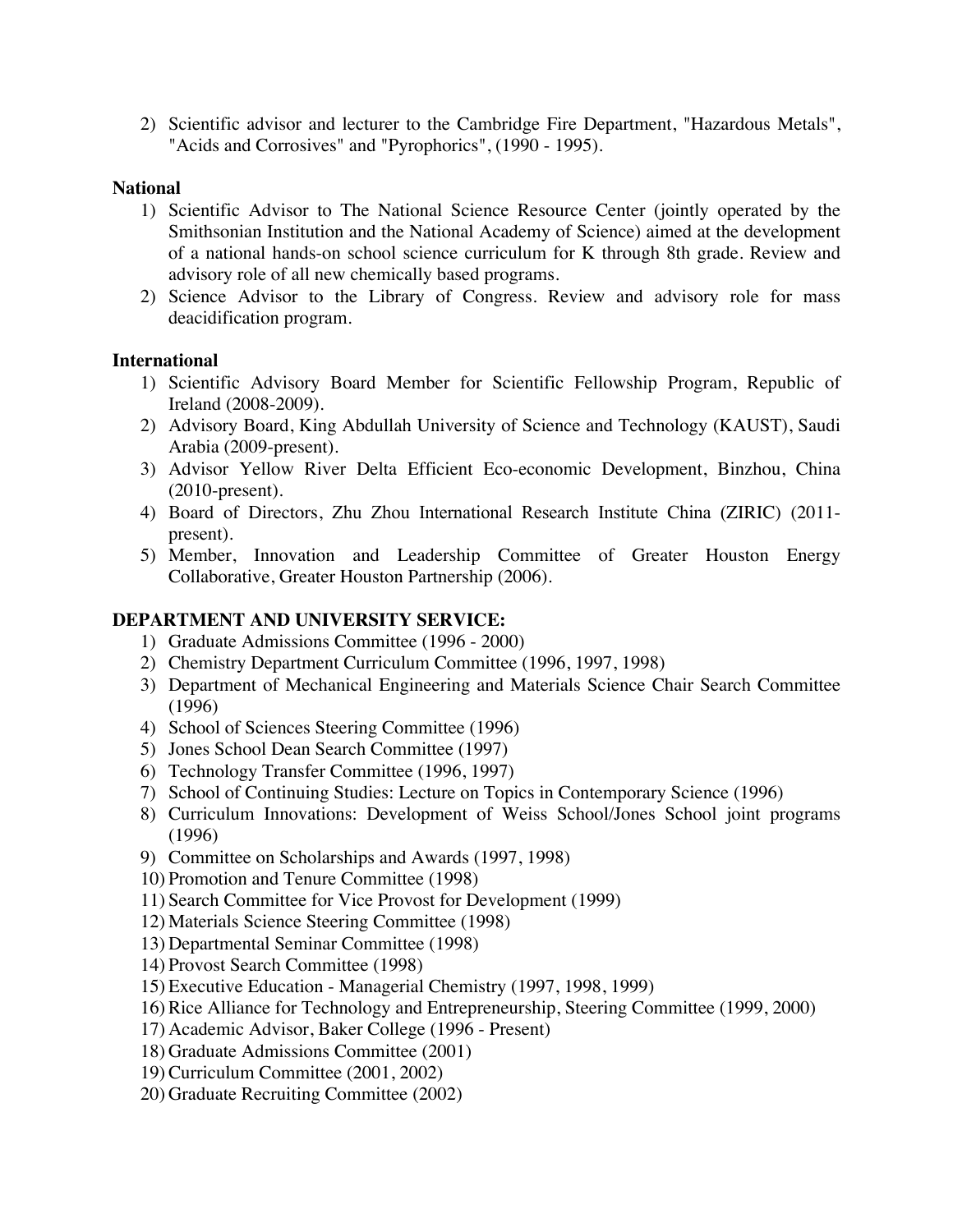- 21) Division Contacts Committee (2002)
- 22) Industrial Enterprise Committee (2002)
- 23) Faculty Sponsor, Rice Cricket Club (2002)
- 24) Steering Committee Member, Rice Alliance for Technology and Entrepreneurship (2002)
- 25) Member, Advisory Board for the Energy and Environmental Systems Institute
- 26) Advisory Board, National Corrosion Center, Rice University

### **PUBLICATIONS:**

- 1) h-factor (impact) =  $45$  (January 2012)
- 2) Citations = 7528 (January 2012).
- 3) Full publication list attached.

### **RESEARCH GROUP: Present (Total since 1987 in parentheses)**

- 1) Graduate Students 4 (42)
- 2) Postdoctoral Associates 0 (18)
- 3) Undergraduate Assistants 1 (28)
- 4) Sabbatical and Visiting Scholars 0 (9)

### **THESES:**

- 1) Sterically Crowded Aryloxides of Aluminum, M. D. Healy, Harvard University (1992).
- 2) 1,3-Diphenyltriazenide Compounds of Aluminum and Indium, J. T. Leman, Ph.D., Harvard University (1993).
- 3) *Tert*-butyl Compounds of Gallium, W. M. Cleaver, Ph.D., Harvard University (1994).
- 4) Chemical Routes to Group 13-16 Materials, C. C. Landry, Ph.D., Harvard University (1994).
- 5) Intramolecular Coordination in Compounds of Aluminum, J. A. Francis, Ph.D., Rice University (1999).
- 6) Surface and Coordination Chemistry Related to GaAs, A. Keys, Ph.D., Rice University (1999).
- 7) Advanced Ceramic Composites and Coatings via Alumoxane Nanoparticles, R. L. Callender, Ph.D., Rice University (1999).
- 8) Chemical Vapor Deposition of Alumina-Based Thin Films, B. Fahlman, Ph.D., Rice University (2000).
- 9) Inorganic-Organic Materials Incorporating Alumoxane Nano-Particles, C. Vogelson, Ph.D., Rice University (2000).
- 10) Controlled Ceramic Porosity and Membrane Fabrication via Alumoxane Nanoparticles, C. Jones, Ph.D., Rice University (2000).
- 11) Cement Hydration Inhibition and Crosslinking in the Guar-Borate System, M. Bishop, Ph.D., Rice University (2001).
- 12) Aluminum and Gallium Chloride Stabilized Arene-Mercury Complexes, A. Borovik, Ph.D., Rice University (2001).
- 13) Development of Homogeneous and Heterogeneous Alkylalumoxane Catalysts, S. Obrey, Ph.D., Rice University (2001).
- 14) Controlling Ceramic Porosity Using Carboxylate-Alumoxane Nanoparticles, K. DeFriend, Ph.D., Rice University (2002).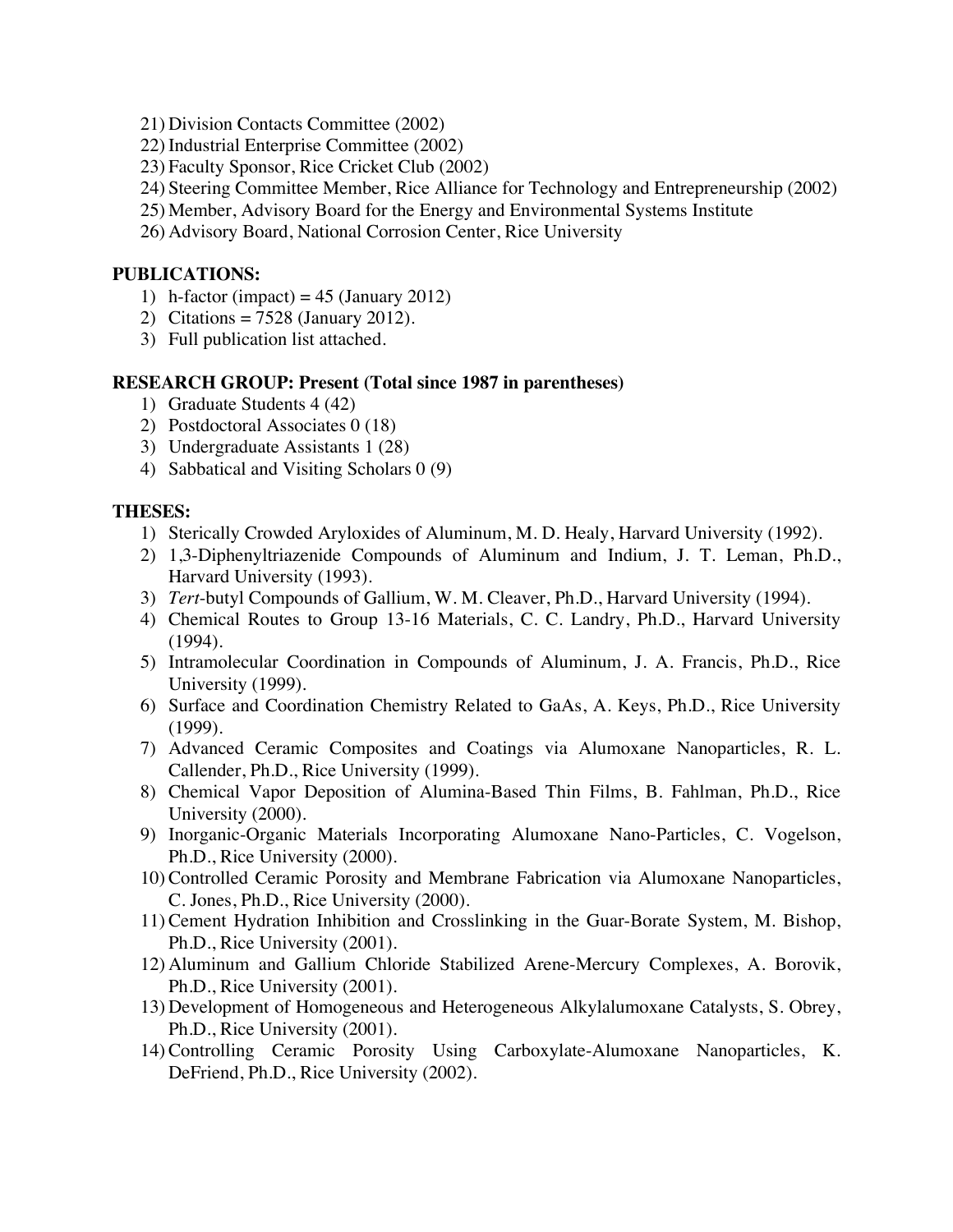- 15) Reversible Binding of Lewis Bases to Aluminum and Gallium Aryloxides, L. van Poppel, Ph.D., Rice University (2002).
- 16) Chemistry of Group 13 Lewis Acids, C. S. Branch, Ph.D., Rice University (2002).
- 17) Liquid Phase Deposition of Silica: Thin Films, Colloids and Fullerenes. E. Whitsitt, Ph.D., Rice University (2004).
- 18) Nanoparticles as crosslinking agents in polymer systems. N. Shahid, Ph.D., Rice University (2004).
- 19) Formation of Alumina Features & Cadmium Chalcogenide Coatings of Single-Walled Carbon Nanotubes. J. R. Loscutova, Ph.D., Rice University (2004).
- 20) Metal catalyzed reactions of fullerenes and single walled carbon nanotubes. D. Ogrin, Ph.D., Rice University (2005).
- 21) Transition Metal Catalyzed Reactions of Fullerenes and Carbon Nanotubes, R. Anderson, Ph.D., Rice University (2005).
- 22) From Fullerene Amino Acids to Fullerene Peptides. J. Yang, Ph.D., Rice University (2006).
- 23) Functionalization of Single Walled Carbon Nanotubes. L. Zhang, Ph.D., Rice University (2006).
- 24) Characterization via Nuclear Magnetic Resonance of Portland Cement and Related Materials. C. Edwards, Ph.D., Rice University (2006).
- 25) Nucleation and Growth of Carbon Nanotubes as a Function of Catalyst Composition. Christopher Crouse, Ph.D., Rice University (2008).
- 26) Single-Walled Carbon Nanotubes: Functionalization, Characterization and Application. L. Zeng, Ph.D., Rice University (2008).
- 27) Metal Ion Interactions with Single Walled Carbon Nanotubes. Jonathan Brege, Ph.D., Rice University (2009).
- 28) Functionalization, Characterization, and Coordination of Carbon Nanomaterials. C. Hamilton, Ph.D., Rice University (2009).
- 29) Various Coatings of Carbon fibers and Single Wall Carbon Nanotubes: Synthesis and Applications. H. Jafry, Ph.D., Rice University (2010).
- 30) In-vitro Model System for Calcific Band Keratopathy and Inhibitory Effects of C60 Fullerene Derivatives. N. Doostdar, Ph.D., Rice University (2010).
- 31) Fullerene Amino Acids and Peptides: Synthesis and Applications. T. A. Strom, Ph.D., Rice University (2010).
- 32) Steric Considerations in Copper(II)-Olefin Complexes Incorporating Substituted *Bis*-2 pyrol)amines. J. Allen, Ph.D., Rice University (2011).
- 33) Regular Arrays of QDs by Solution Processing, B. Oliva, Master's, Rice University, (2011)
- 34) Polyethylenimine functionalized nano-carbons for the absorption of carbon dioxide. E. Dillon, Ph.D., Rice University (2011)
- 35) Fabrication of Petrochemical and Viral Resistant Membranes, S. Maguire Boyle, Master's, Rice University (2012)

### **SELECTED PRESENTATIONS: 1995 - present**

1) "A chemical approach for structural, composite, and coating materials for automotive applications", invited lecture, World Car Conference '96, Riverside, CA, January, 1996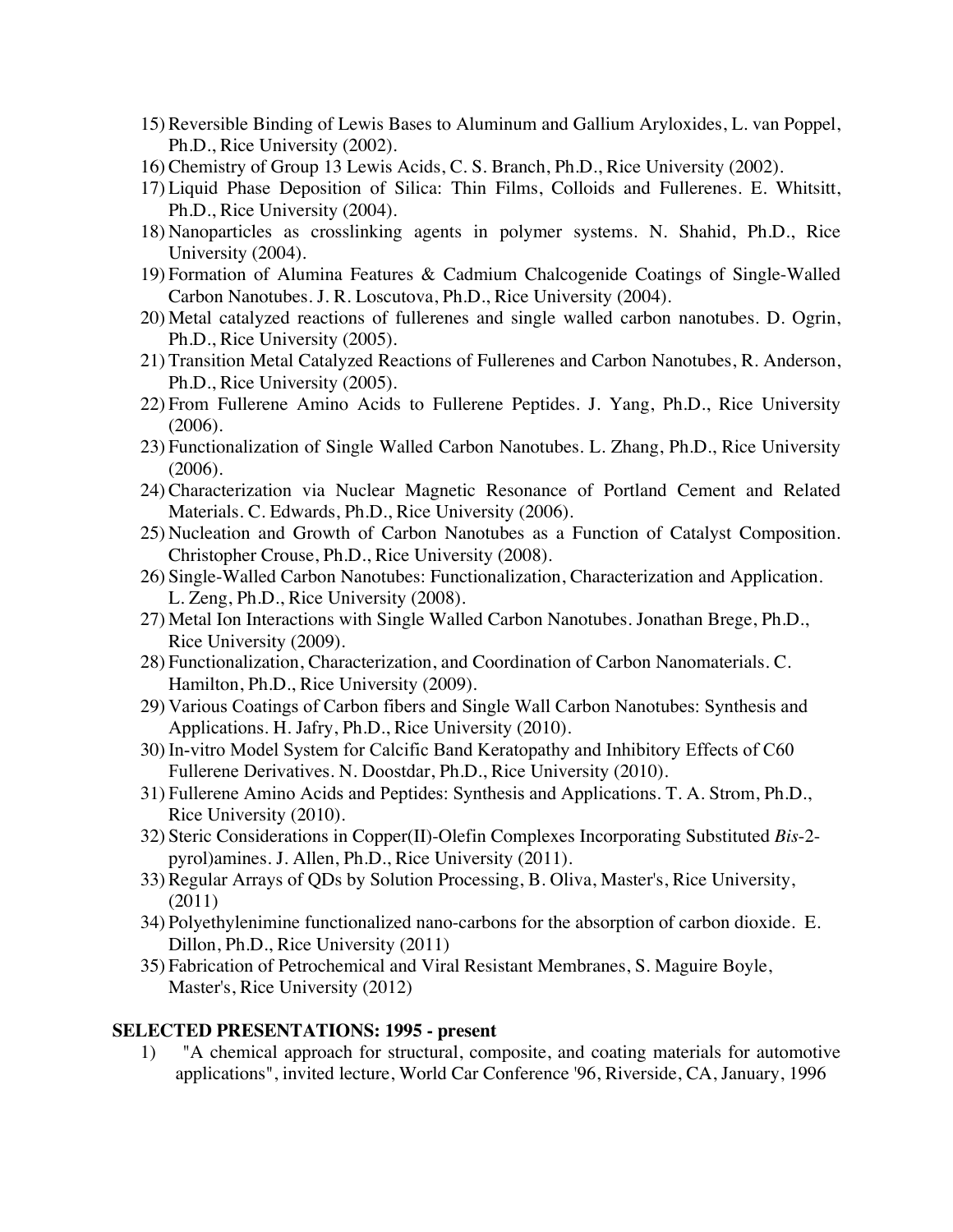- 2) "Alkyl alumoxanes: destroying the myth", invited lecture, University of Texas at Arlington, Arlington, TX, January, 1996
- 3) "Alkyl alumoxanes: destroying the myth", invited lecture, University of North Texas, Denton, TX, February, 1996
- 4) "Molecular control over materials synthesis", NREL Photochemical Sciences Workshop, Estes Park, CO, February, 1996
- 5) "Environmentally benign processing of aluminum-based ceramic materials: water soluble alumoxanes", ACS National Meeting; New Orleans, LA, March, 1996
- 6) "Gallium sulfide: molecules materials and transistors", invited lecture, University of Delaware, DE, May, 1996
- 7) "Alkyl alumoxanes: destroying the myth", invited lecture, DuPont Central Research, Delaware, DE, May, 1996
- 8) "Alkyl alumoxanes: destroying the myth", invited lecture, GE; Schenectady, NY, July, 1996
- 9) "Dialkylaluminum carboxylates: models for carboxylate alumoxanes", International Coordination Chemistry Conference, Vancouver, BC, August, 1996
- 10) "The future of inorganic chemistry: nano-science and technology", Monsanto, St. Louis, MO, October, 1996
- 11) "Alkyl alumoxanes: destroying the myth", invited lecture, ACS Southwestern Regional Meeting; Houston, TX, October, 1996
- 12) "Gallium sulfide: molecules materials and transistors", invited lecture, University of Southern Illinois, IL, October, 1996
- 13) "A new route to alumina-based ceramics via a novel transmetalation reaction", American Ceramic Society, San Antonio, TX; October, 1996
- 14) "Alumoxane precursors to designer catalysts and catalyst supports: catalytic oxidation of dichloromethane", invited lecture, MRS Fall Meeting, Boston, MA, December, 1996
- 15) Inorganic Gordon Conference, Salve Regina University, Newport, RI, July, 1997
- 16) Symposium Chair for special symposium in honor of Sir. Geoffrey Wilkinson, ACS National Meeting, San Francisco, CA. April 1997
- 17) Organometallic Gordon Conference, Salve Regina University, Newport, RI, July, 1997
- 18) MRS Fall Meeting, Boston, MA, December 1997.
- 19) 81st Canadian Society for Chemistry Conference & Exhibition, Vancouver, Canada, May 31 - June 4, 1998
- 20) 2nd Fargo Conference on Main Group Chemistry, Fargo, ND, June 4 June 6, 1998
- 21) Hunter College Symposium, New York, NY, April 28 April 30, 1998
- 22) "A new route to hexaluminate ceramics via a novel transmetalation reaction", American Ceramic Society, Coco Beach, FL, Jan. 25-Jan. 28, 1999
- 23) "Carboxylate Alumoxanes Environmentally Benign Routes to Ceramics", Alcoa Chemical Co., Alcoa, PA, March 9, 1999
- 24) "Enhancement of Intermolecular Hydrogen Bonding Through Coordination", American Chemical Society, Anaheim, CA, March 21, 1999
- 25) "Carboxylate Alumoxane Nanoparticles", University of Oldenburg, Germany, May 17, 1999
- 26) "Carboxylate Alumoxane Nanoparticles", University of Munchen, Munich, Germany, May 19, 1999
- 27) "Analytical Facilities at Rice University", Baker Hughes, Sugar Land, TX, June 4, 1999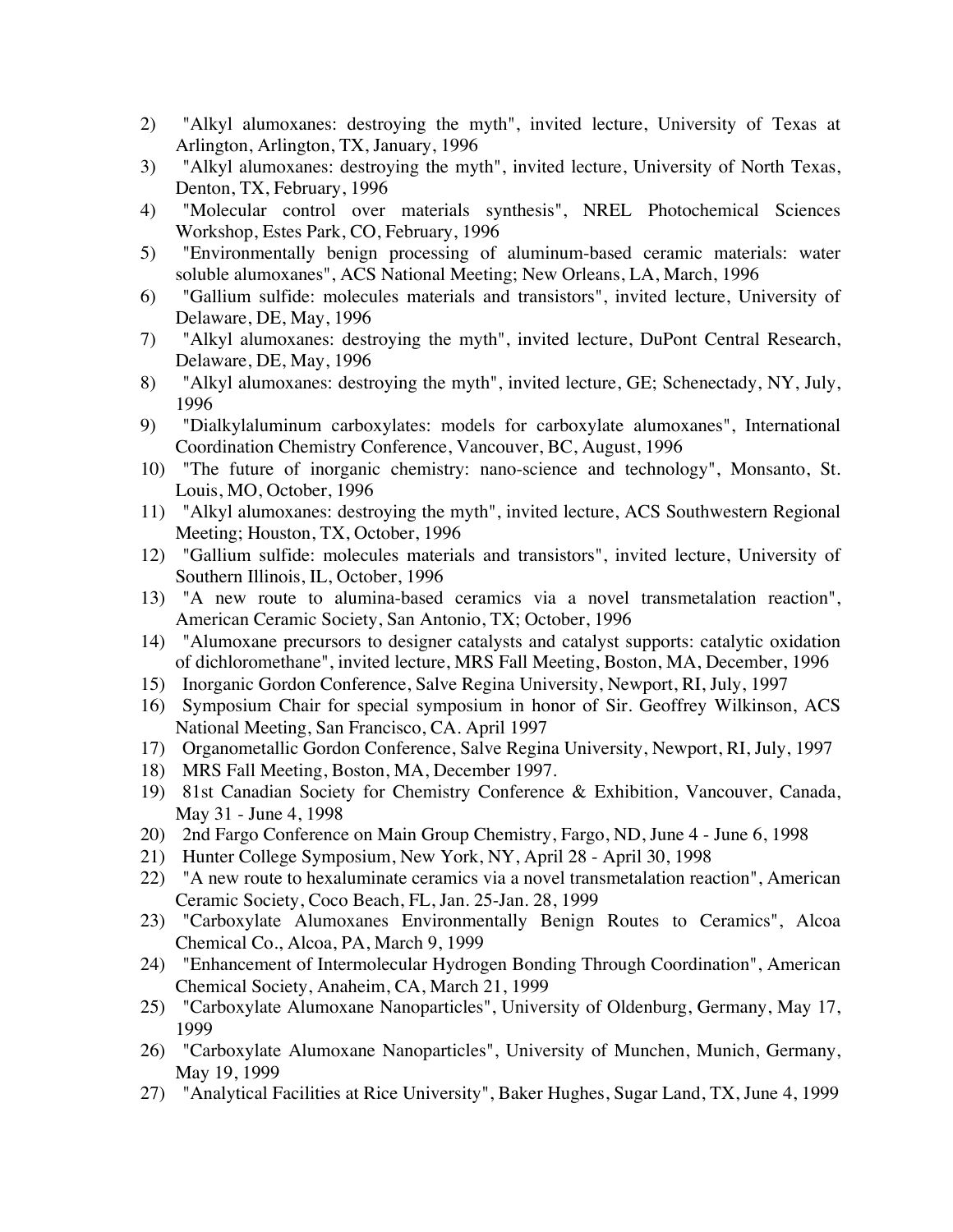- 28) "CVD of Conformal Alumina Films", Gordon Conference, Chemistry of Electronic Materials, New England College, New Hampshire, July 4 - July 9, 1999
- 29) "Aluminate Interphase Coatings for FRCMC", NASA Glenn Research Center, Cleveland, OH, July 13, 1999
- 30) "Gas Phase Structure of  $Al(t-Bu)$ <sub>3</sub> and Ga(t-Bu)<sub>3</sub> ", Gordon Conference, Inorganic Chemistry, Newport, RI, July 19 - July 23, 1999
- 31) "Reaction of Tert-Butylalumoxane with Trimethylaluminum", American Chemical Society, New Orleans, LA, Aug. 23 - Aug. 26, 1999
- 32) "Cleavage of Organosiloxanes by Aluminum Hydrides", American Chemical Society Regional Meeting, El Paso, TX, Oct. 20 - Oct. 22, 1999
- 33) "Activation of Small Molecules by Group 12/13 Complexes", International Conference on Lewis Acidity, Nagoya, Japan, Nov. 1 - Nov. 3, 1999
- 34) "Alumoxane Nanoparticles", Toyota Motor Company, Toyota City, Japan, Nov. 4, 1999
- 35) "Understanding Methyl Alumoxane", Sumitomo Chemical, Chiba, Japan, Nov. 5, 1999
- 36) "Understanding MAO", Albemarle Corp., Baton Rouge, LA, Dec. 7, 1999
- 37) "Understanding Alumoxanes", Albemarle Corp., Baton Rouge, LA, April, 2000
- 38) "Aluminum Oxides: How a New Look at an Old Material Can Provide Unexpected Results", Society of Minerals, Metals, and Materials, Rice University, Spring, 2000
- 39) "An Investigation in to the Mechanism of Cement Hydration Inhibition", Halliburton Energy, Duncan, OK, Spring, 2000
- 40) "A 11B NMR Investigation into the Mechanism of Crosslinking in the Guar-Boron System", Halliburton Energy, Duncan, OK, Spring, 2000
- 41) "Fiber-Reinforced Ceramic Matrix Composites Using Alumina Nanoparticles", American Ceramic Society, St. Louis, MO, May, 2000
- 42) "Simple Solutions are Often the Best: Cross-Disciplinary Research from the Barron Group", presentation to Rice University Alumni, Rice University, March, 2000
- 43) "Carboxylate Alumoxanes: Inorganic-Organic Composite Materials for Automotive Applications", Rice University School of Continuing Studies, Spring, 2000
- 44) "Activation of Aromatics Using Group12/13 Lewis Acids", Gordon Conference, Inorganic Chemistry, Salve Regina College, Newport, RI, July, 2000
- 45) "Aluminum and gallium chloride stabilized arene-mercury complexes", American Chemical Society National Meeting, San Diego, CA, April, 2001
- 46) "Cement hydration inhibition: In situ creation of composite structures", American Chemical Society National Meeting, San Diego, CA, April, 2001
- 47) "Carboxylate-Alumoxanes: Environmentally Benign Precursors for Developing Aluminum Based Ceramic Membranes and Filters", Halliburton Energy Services, Duncan, OK, June, 2001
- 48) "Arene-Mercury Complexes Stabilized by Aluminum and Gallium Chloride: Catalysis for H/D Exchange of Aromatic Compounds." University of Arizona, Tucson, Arizona. January 18, 2002
- 49) "Arene-Mercury Complexes Stabilized by Aluminum and Gallium Chloride: Catalysis for H/D Exchange of Aromatic Compounds." Los Alamos National Laboratory, Los Alamos, New Mexico. January 24, 2002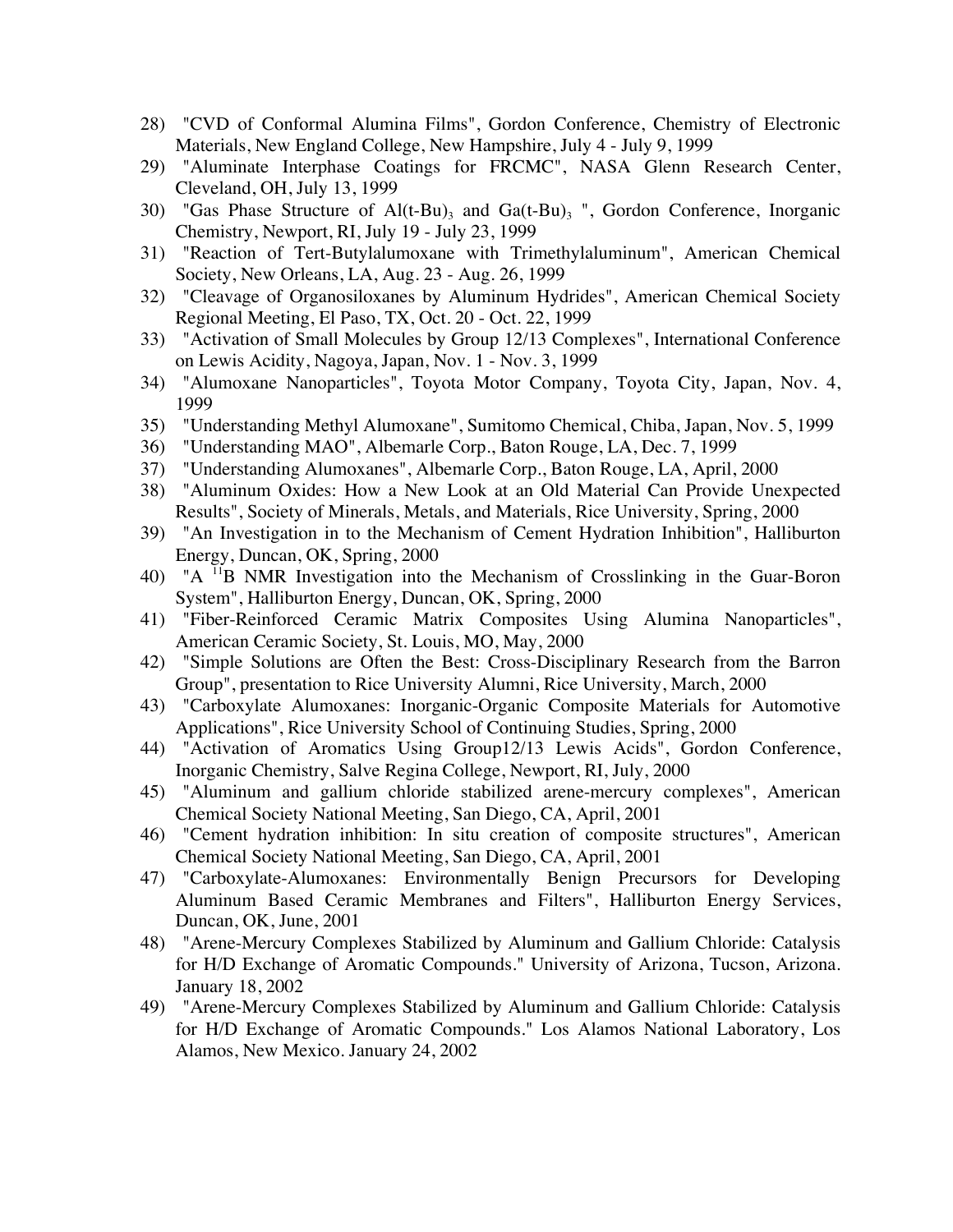- 50) "Carboxylate-Alumoxanes: A Journey from Understanding Sol-Gels to Catalysts, Composites, and Membranes." Sandia National Laboratory, Albuquerque, New Mexico. January 23, 2002
- 51) "Carboxylic Acid Functionalized Alumina Nanoparticles: A Flexible Class of Pre-Ceramics for Structural Composites and Ultrafiltration Membranes." Georgia Institute of Technology, Atlanta, GA. 9/16/2002
- 52) "Carboxylic Acid Functionalized Alumina Nanoparticles: A Flexible Class of Pre-Ceramics for Structural Composites and Ultrafiltration Membranes." Central Michigan University, Mount Pleasant, MI. 9/18/2002
- 53) "Carboxylic Acid Functionalized Alumina Nanoparticles: A Flexible Class of Pre-Ceramics for Structural Composites and Ultrafiltration Membranes." University of Houston, Houston, TX. 10/8/2002
- 54) "Nanotechnology Presentation." Cleantech Venture Network, Toronto, Canada. Workshop, November 13, 2002
- 55) "A Structural and Reactivity Model for MAO: Does Anyone Believe Me Now?." American Chemical Society, New Orleans, LA, March 22, 2003
- 56) "Controlling Surface Chemistry of Oxide Membranes." CBEN NanoDays 2003, Rice University. October 14, 2003
- 57) "Coating and Exposing SWNTs." CBEN NanoDays 2003, Rice University. October 14, 2003
- 58) "Coating and Exposing SWNTs." Welch Foundation, Houston, Texas. October 28, 2003
- 59) "Coatings, Spontaneous Interconnects, Regioselective Functionalization, and Interactions with Biological Systems of SWNTs." National Science Foundation, Jackson Hole, WY. June 1, 2003
- 60) "Interface of Wet and Dry Nanotechnology." Affymetrix, Inc., San Francisco, CA, San Francisco, CA. September 9, 2003
- 61) "Interface of Wet and Dry Nanotechnology." Puretech, Inc., Boston, MA. October 23, 2003
- 62) "Nanostructure Coating Technology." Valve Technologies Technical Conference International Seminar 2003, Houston, TX. October 24, 2003
- 63) "Use of Carboxylate Alumoxanes in Bone Replacement Materials." IRIS X 10th International Symposium on Inorganic Ring Systems, Burlington, VT. August 22, 2003
- 64) "Fabrication of Nanostructured Ceramic Membrane", France/Texas Water Treatment Research Congress: Emerging Technologies and Challenges . January 12, 2004
- 65) Lecture to CBEN for high school teachers, February 17th, 2004
- 66) Teaching at Lee High School for CBEN, February 17th, 2004
- 67) "Biological and Environmental Applications of Nanotechnology", Case Fellowship 'Societal Implications of Nanotechnology' March 15, 2004
- 68) "Reinforcement of Poly Propylene Fumarate -Based Networks with Surface Modified Alumoxane Nanoparticles for Bone Tissue Engineering". Alliance for NanoHealth Workshop, Texas Heart Institute, Houston, TX. May 14, 2004
- 69) "New High Density Fuels: A Chemical Approach" DARPA/TTO Seedling Study, Rice University, Houston, TX. (August 31, 2005
- 70) "Alumoxanes: A Journey from Research to Commercialization." Nanotechnology Colloquium, Houston, Texas. (October 31, 2005)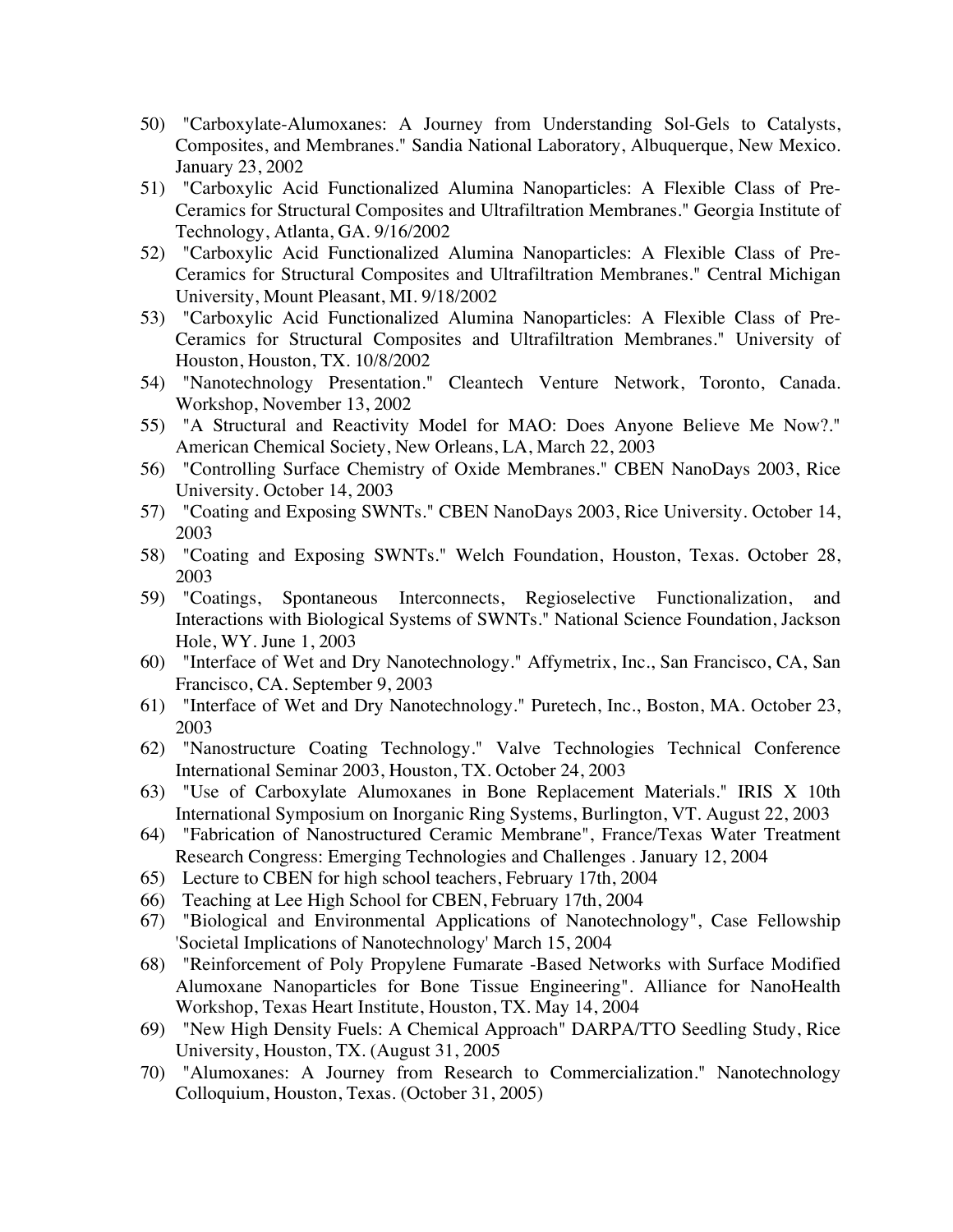- 71) "Alumoxanes: A Journey from Ceramics and Catalysts to Bone Replacement and Fuel Cells" Baylor College of Medicine, Houston, TX. (January 14, 2005)
- 72) "Coating and Exposing SWNTs" University of Notre Dame, Notre Dame, IN. (February 17, 2005)
- 73) "Coating and Exposing SWNTs" United States Air Force, Wright Patterson Air Force Base, Ohio. (February 22, 2005)
- 74) "SWNTs and Fullerenes: From Composites and Catalysis to Biology and Remediation" Strategic Partnership for Research in Nanotechnology, Houston, Texas. (October 11-12, 2005)
- 75) "Membranes" Nanotechnologies for a Sustainable Environment, Rice University, Houston, TX. (December 15, 2005)
- 76) "Nano-Applications in Energy: Fuel Cells/Catalysis" Rice Energy Symposium, Rice University, Houston, TX. (January 10, 2006)
- 77) "Technology Transfer at Rice University" Nanotechnology Venture Forum 5, Rice University. (January 20, 2006)
- 78) "Evaluation and Accessing University Based Technology" Sino-US Small Business Development Forum & Expo, Houston, TX. (April 26-29, 2006)
- 79) "Water Purification with Nanostructured Membranes" VIII International Physics Symposium, Monterrey, Mexico. (February 16-18, 2006)
- 80) "How the Presence of Nanoparticles Control the Reactivity/Mobility of Biological Materials" Nano Tox Conference, Boston, MA. (April 24, 2006)
- 81) "The Chemistry Behind Explosives and the Application of Nanotechnology" Tactical Operations Division, Houston Police Department, Houston, TX. (September 11, 2006)
- 82) "Big Energy Solutions with Complex Licensing Issues" Licensing Executives Society, New York, NY. (September 10, 2006)
- 83) "Catalysts and SWNT Modification: Towards a Vision of SWNT Amplification" ACS Conference, San Francisco, CA. (September 12, 2006)
- 84) "Growth of Single Walled Carbon Nanotubes from Seeds" Trinity College, Dublin, Dublin, Ireland. (December 7, 2006)
- 85) "Fullerene Amino Acids as a Passport for Peptides Through Cell Membranes" University College Dublin, Dublin, Ireland. (December 8, 2006)
- 86) "Intellectual Property: Issues and Solutions", Baker Institute and Texas/UK Collaborative, Rice University, Houston, TX. (January 22, 2007)
- 87) "Energetic Materials", Strategic Partnership for Research in Nanotechnology, University of Houston, Houston, TX. (February 6, 2007)
- 88) "The Barron Research Group: Tackling Problems in Health and Energy Using Nanotechnology", Rice University, Houston, TX. (February 22, 2007)
- 89) "Rice's View of an Energy Future", Energy Innovation Academic Roundtable, San Francisco, CA. (March 8, 2007)
- 90) "Nanotechnology Commercialization and IP Issues", Nanoforum, Milan, Italy. (September 18, 2007)
- 91) "An Overview of Energy-Related Programs at Rice", Rice Alliance for Technology and Entrepreneurship, Houston, TX. (September 27, 2007)
- 92) "Presentation of Research and Q&A for the Beverage Institute for Health and Wellness", Rice University, Houston, TX. (September 28, 2007)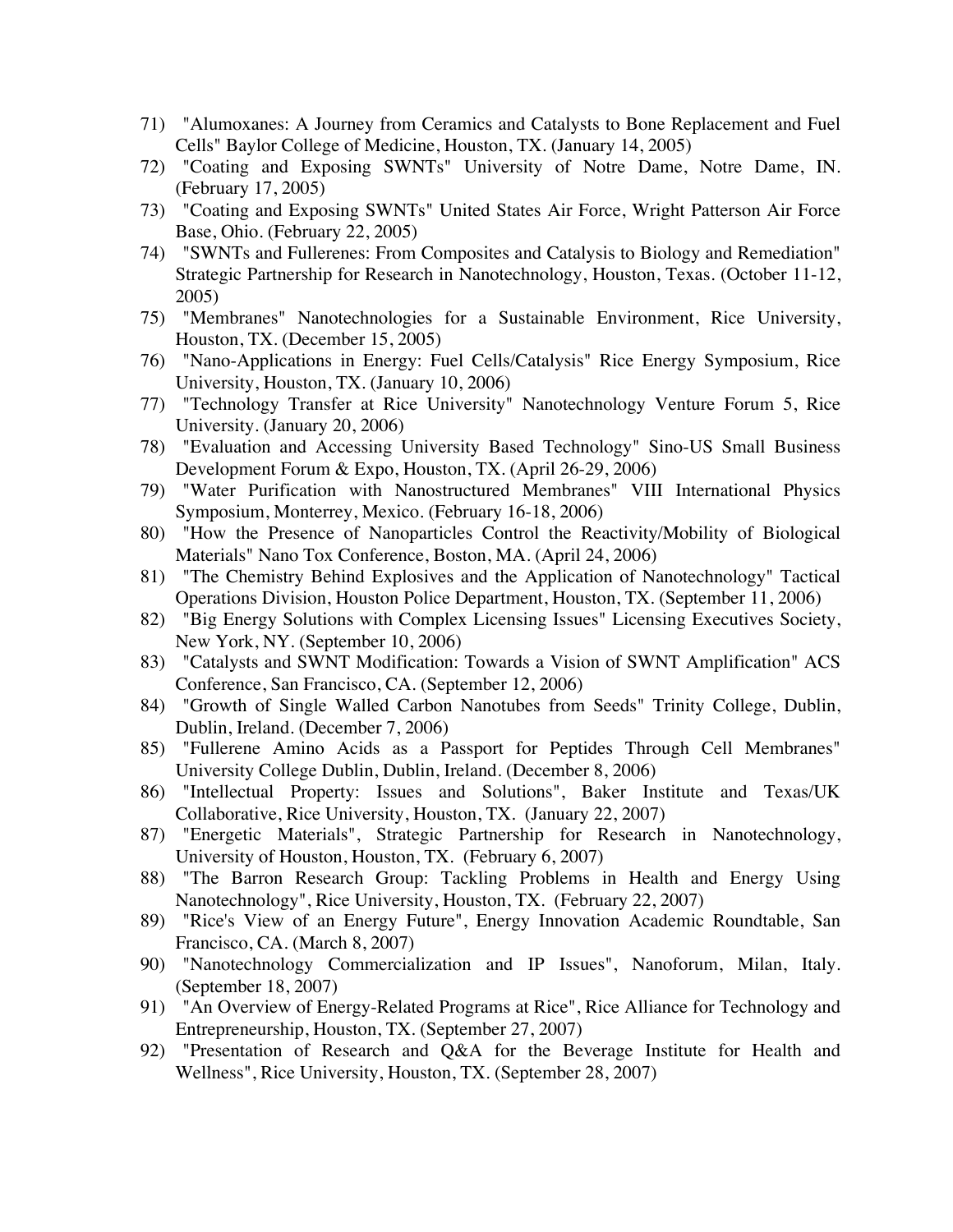- 93) "A Vision of SWNT Amplification", NanoTX'07 Conference and Expo, Dallas, TX. (October 4, 2007)
- 94) "Nano Applications for Lockheed Martin", Rice University, Houston, TX. (October 12, 2007)
- 95) "Rice University Energy Vision", Next Generation Biofuels, Greater Houston Partnership/UK Trade & Investments, Houston, TX. (October 15, 2007)
- 96) "Recent Developments in Energy Research at Rice University", Texas/UK Research Collaborative Meeting, Glasgow, Scotland. (October 22, 2007)
- 97) "Academic and/or Company Research", Windsor Energy Group: Global Energy-Policy Needs and Priorities, Houston, TX. (November 6, 2007)
- 98) "Down Hole Nano: Investigating Nanotechnology in the Petroleum Reservoir", Baker Institute, Rice University, Houston, TX (January 8-9, 2008)
- 99) "Amplification of Carbon Nanotubes: A Problem in Understanding Catalysis", Texas Christian University, Dallas, TX. (January 15, 2008)
- 100) "The Unique Properties of Nano Materials Enable Alternative Approaches to Therapeutic Agents", Alliance for Nanohealth, Baker Institute, Rice University, Houston, TX. (March 17, 2008)
- 101) "NanoEnabled Intracellular and Trans-dermal Drug Delivery", DARPA Meeting on Nanohealth, M. D. Anderson Cancer Center, Houston, TX. (March 24, 2008)
- 102) "Down Hole Nano", BP-Rice University Meeting, Rice University, Houston, TX. (March 31, 2008)
- 103) "Single Walled Carbon Nanotubes: Metal Ion Interactions and Composite Applications", 2008 NanoMaterials for Defense Conference, Arlington, VA. (April 21- 23, 2008)
- 104) "Revolutionizing Solar Energy", New Orleans Investment Conference, New Orleans, LA. (November 15, 2008)
- 105) "Carboxylate Alumoxanes Modeling Calalysts, Surfaces, and Nanoparticles", Afton Chemicals, Richmond, VA. (November 21. 2008)
- 106) "Future of Energy at Rice University", Texas-United Kingdom Collaborative Workshop, Austin, TX. (January 25, 2009)
- 107) "Small Things, Big Changes", Windsor Energy Group, London, England. (March 8, 2009)
- 108) "Proving Covalent Attachment to Carbon Nanotubes", PittCon Conference and Expo, Chicago, IL. (March 12, 2009)
- 109) "Fabrication Approaches", American Physical Society, Pittsburgh, OH. (March 14, 2009)
- 110) "Nanotechnology for the Oil & Gas Industry." Houston Technology Center, Houston, TX. (September 18)
- 111) "Reactive Nanoparticle Materials for Enhanced Warfighter Operational Capabilities"." Naval Surface Warfare Center, Panama City, FL. (October 8, 2009)
- 112) "Nanotechnology Investing: Where Is It Going?" New Orleans 2009 Investment Conference, New Orleans, LA. (October 10, 2009)
- 113) "An Academic Perspective of Collaboration: Bringing the Human Element to the Front." King Abdullah University of Science and Technology, Riyadh, Saudi Arabia. (November 1, 2009)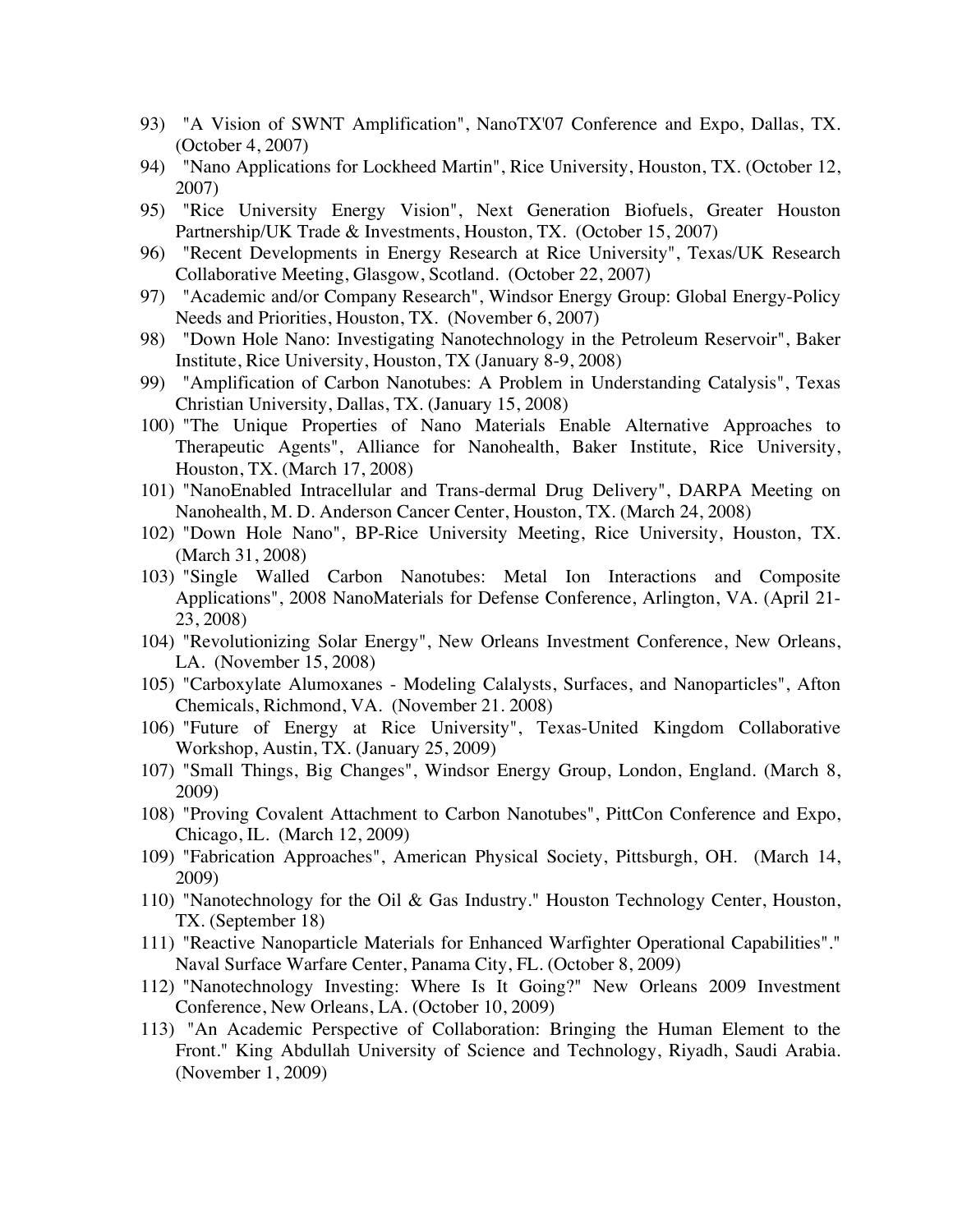- 114) "Environmental Catalysis and Nanotechnology" to Nankai University Delegation Meeting, Rice University. (January 21, 2010)
- 115) "Patent Pooling in Energy and Nanotechnology". Energy R&D and Intellectual Property in the New "Green Economy", Baker Institute, Rice University. (January 26, 2010)
- 116) "Applications of Connexions in Teaching", Connexions Conference, Rice University. (February 2, 2010)
- 117) "Applications in Energy", Rice Alliance for Technology and Entrepreneurship, Rice University. (February 18, 2010)
- 118) "Challenges for the Future of the Automobile". Galveston College, Galveston, TX. (March 24, 2010).
- 119) "One Man's Inhibition is a Blind Man's Cure", South Texas Section of the American Institute of Chemical Engineers, Rice University. (April 8, 2010)
- 120) "Innovation in Carbon Capture Through Nanotechnology", Saudi Aramco Technology Symposium, Houston, TX. (October 11, 2010)
- 121) "Nanotechnology Applications for  $CO<sub>2</sub>$  Extraction From Gas Streams", Saudi Aramco Technology Symposium, Houston, TX. (October 12, 2010)
- 122) "The Evolution of a Serial Entrepreneur in Nanotechnology", The Rice Alliance Nanotechnology and Sustainability Venture Forum, Duncan Hall Atrium, Rice University, February 17, 2011
- 123) "How We Take Nanotechnology to Market", The MIT Enterprise Forum, McMurtry Hall, Rice University, February 16, 2011
- 124) "SWNT Amplification: Concepts and Results" Guadalupe Workshop on Nucleation and Growth Mechanisms of Single Wall Carbon Nanotubes (SWCNT), Boerne, TX, (April 12, 2011)
- 125) "Can Nanotechnology Provide a New Approach to Oil and Gas Shale Production?", Ryder Scott Reserves Conference, Houston, TX, (September 16, 2011)
- 126) "How Can Nanotechnology Make Your Frac More Productive, Environmentally Friendly, and Less Open to Litigation?", American Association of Mineral Owners, Houston, TX (September 15, 2011)
- 127) "Can Nanotechnology Provide a New Approach to Oil and Gas Shale Production?", Platts 6th Annual Oil & Gas Shale Developer Conference, Houston, TX (June 21, 2011)
- 128) "Nano Technology & Shale Gas Production", Korean-American Energy E&P Society, Houston, TX (November 4, 2011)
- 129) "Nanotechnology Has the Potential to Provide Power to the World", Pioneer Oil Producers Society, Houston, TX (November 21, 2011)
- 130) "How Can Nanotechnology Make Your Play More Productive, Environmentally Friendly, and Less Open to Litigation?", The Energy Forum Frontier Plays 2011, Farmers Branch, TX (September 14, 2011)
- 131) "Saving the E & P Industry, Nano Style", EPNano Net Summit, Houston, TX (June 22, 2011)

#### **CORPORATE:**

- 1) Founder and Chairman Scientific Advisory Board, Gallia Inc. (1992-1997).
- 2) President: Aluminum Research Board (1991-1997).